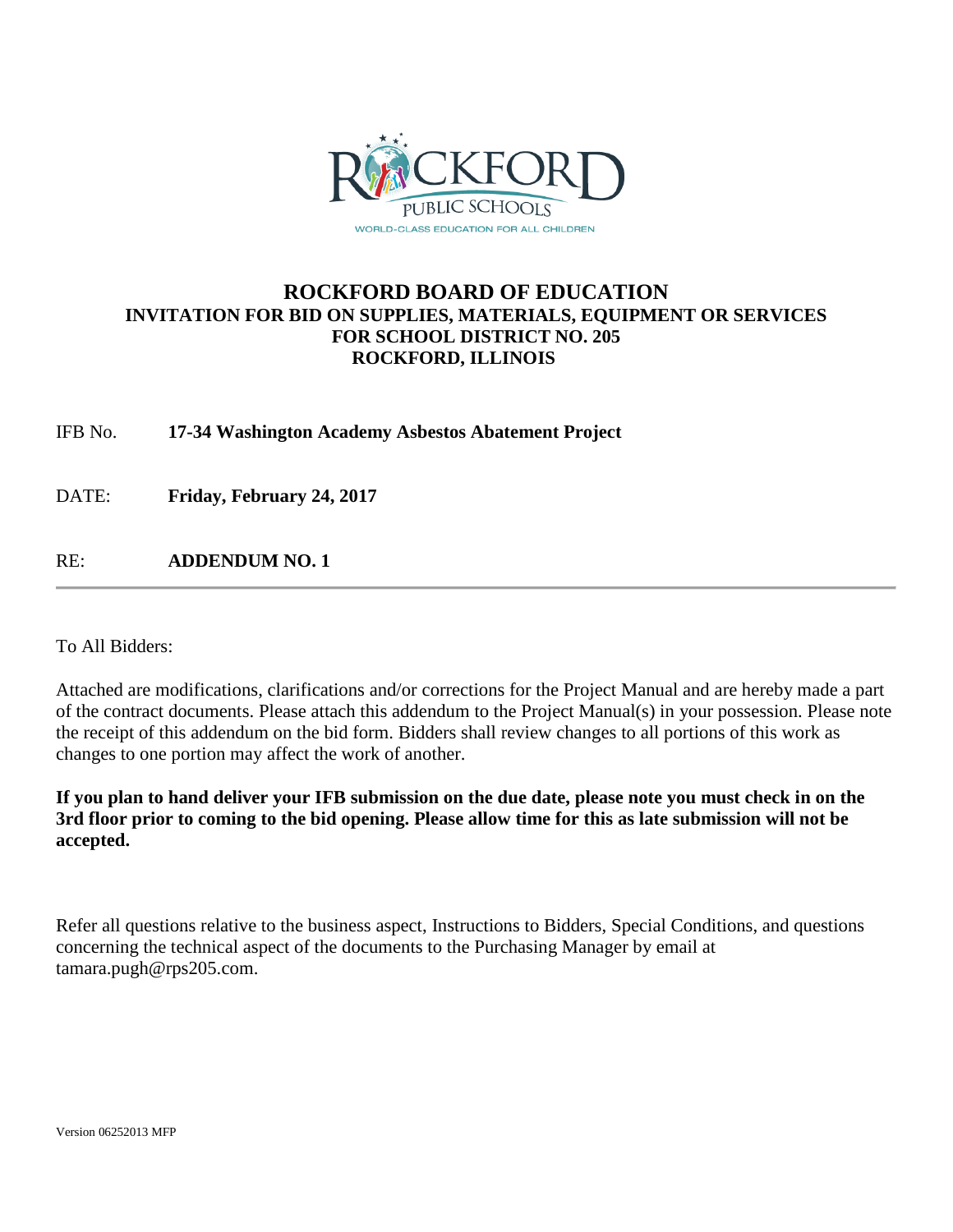# **AGENDA**

## **MANDATORY PRE BID MEETING Rockford Public School District #205 Asbestos Abatement at Washington Elementary School**

LOCATION: Washington Elementary School 1421 West Street, Rockford, Illinois 61102 PRE-BID DATE & TIME: February 21, 2017 @ 2:30 pm

#### **A. INTRODUCTION**

1. Meeting Sign-in Sheet

Abatement Bid Documents – Abatement Project Manual Date February 8, 2017. Includes AOR Drawings dated January 10, 2017

- 2. Date / Time / Place of Bid Opening \* Bids Due on Thursday March 2, 2017 @ 1:00 pm 501 7th Street- 6th Floor Conference Room Rockford, Illinois 61104 \* Refer to specifications front end documents for additional information
- 3. Owner: Rockford Public School District # 205 a. Tamara Pugh, RPS Dist. #205 Purchasing Dept b. Guy Carynski – RPS Dist. #205 Environmental Coordinator (815) 966-3096 (815) 490-4106 Guy.carynski@rps205.com Tamara.pugh@rps205.com 4. Environmental Consultant: Carnow Conibear & Assoc., Ltd. a. Mr. Daniel Juneau b. Mr. Douglas McCormick (312) 762-2935 (312)-762-2919 DMcCormick@ccaltd.com Djuneau@ccaltd.com

#### **B. BID PROCEDURES**

- 1. Bid Due Date/Time: Thursday March 2, 2017 @ 1:00 pm
- 2. Bid RFI Procedure Email Only All correspondence MUST be sent to Tamara Pugh.
- 3. Last RFI accepted on 4:30 pm on February 27, 2017.
- 4. Last Addendum issued no later than 4:30 pm on February 28, 2017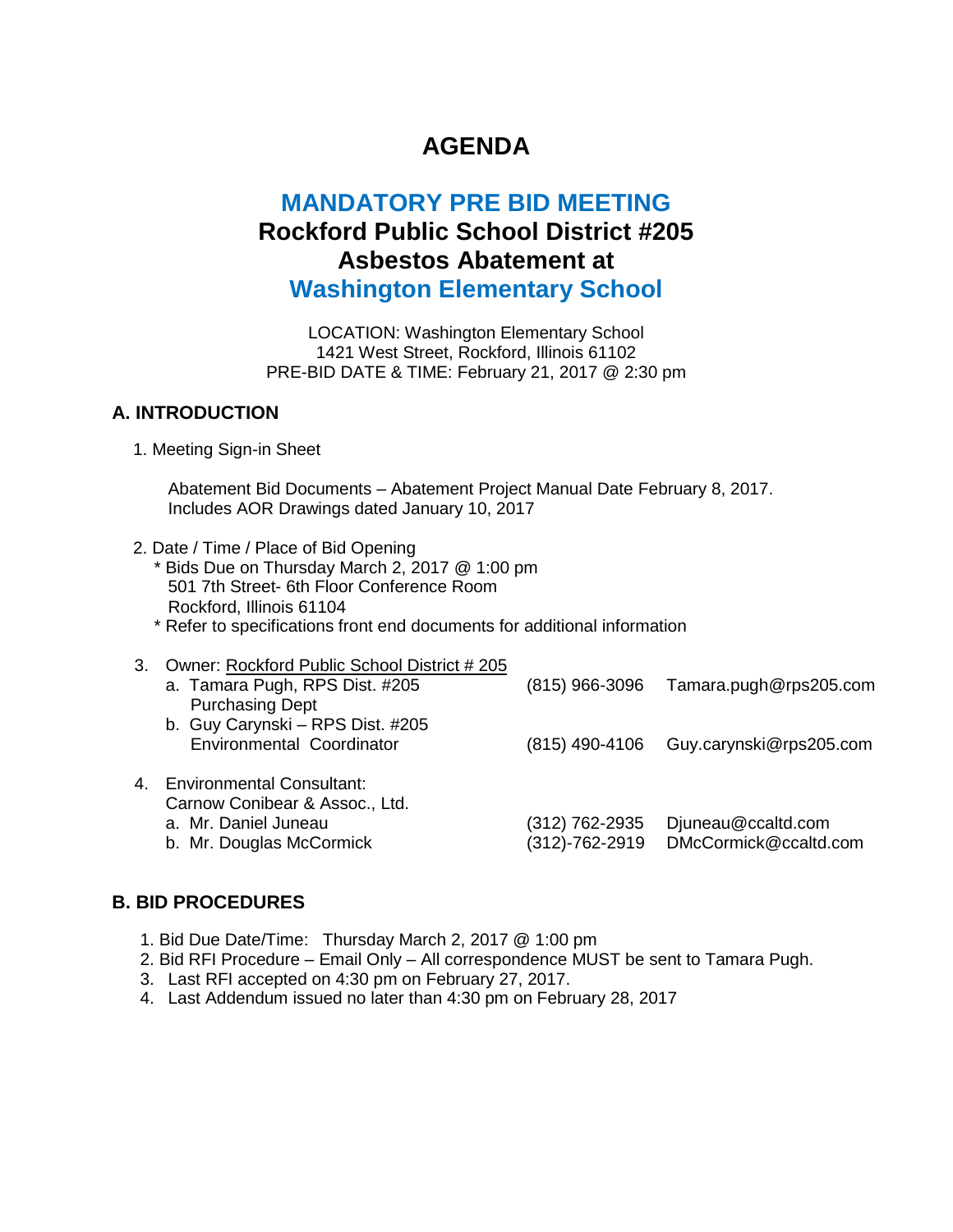## **AGENDA**

## **MANDATORY PRE BID MEETING Rockford Public School District #205 Asbestos Abatement at Washington Elementary School**

### **B. BID PROCEDURES (continued)**

- 5. Bidding Requirements
	- a. Bid Form
		- \* Base Bid Comprehensive of All Work detailed in Asbestos Abatement Project Manual
		- \* Alternates Not Applicable
		- \* Unit Prices Not Applicable
- 6. 5% Bid Bond or a Cashier's Check MUST Accompany the Bid NOTE: Bid Bond or Cashier's Check made payable to the Owner
- 7. Performance & Payment Bond Required 100% of Contract Award Submit Bonds promptly after Project Award
- 8. Requirements if ANY conflict between the plans and specifications and/or the project requirements – Submit RFI to Purchasing NO LATER February 27, 2017 @ 4:30 pm.
- 9. Addenda Status No Addenda issued as of February 21, 2017
- 10. Faxed/Emailed Bids Will **NOT** Be Accepted
- 11. Nothing stated at the Pre-Bid meeting or any verbal/email/fax communication from anyone will change the project documents, unless Addendum is issued by RPS 205
- 12. Utilize Checklist to ensure responsive Bid. All documentation must be present for your bid to be considered responsive.

#### **C. APPROXIMATE BID SCHEDULE**

|  | * Board Meeting |  | 3/14/17 |
|--|-----------------|--|---------|
|  |                 |  |         |

\* Award Letter Issued 3/15/17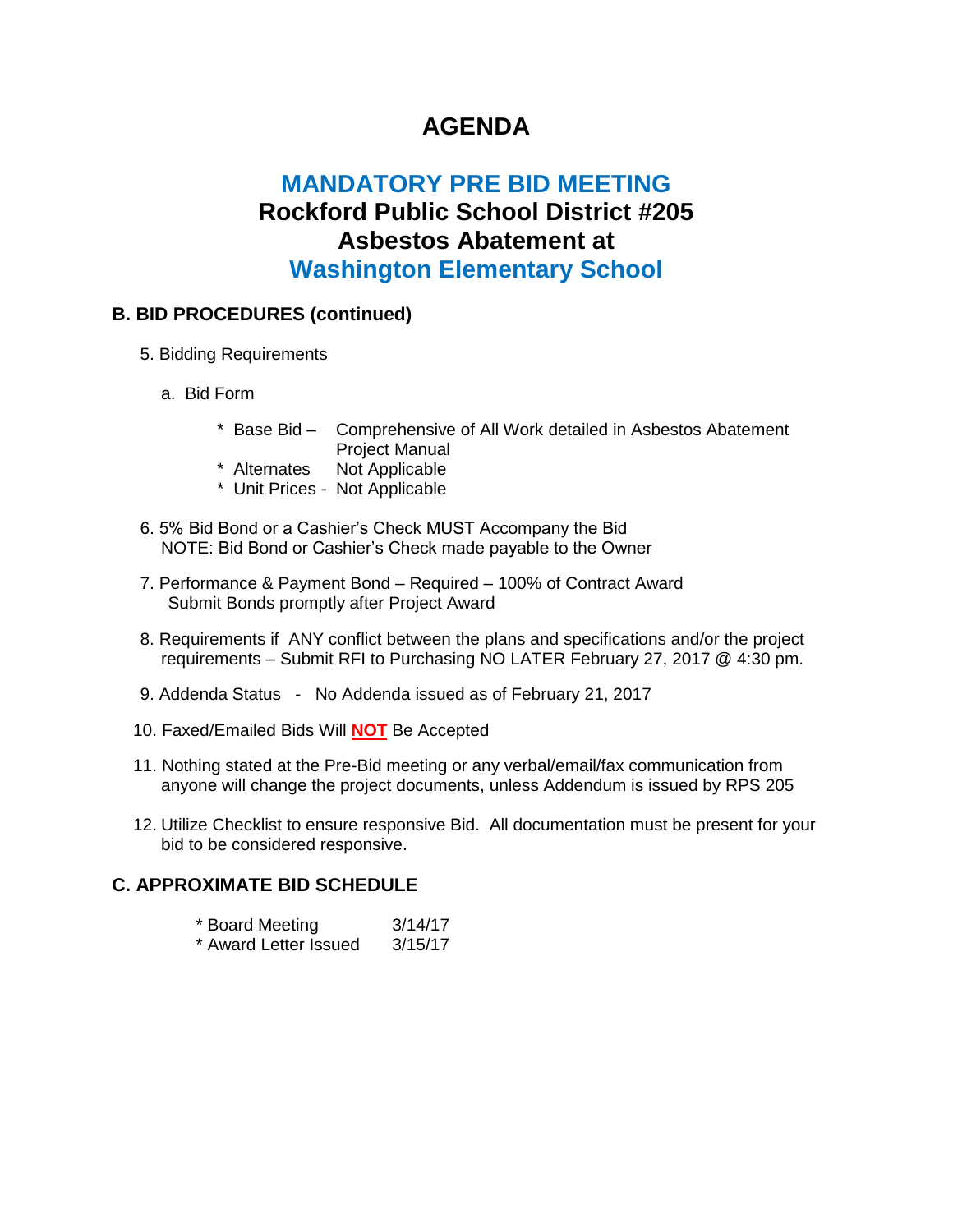# **AGENDA**

## **MANDATORY PRE BID MEETING Rockford Public School District #205 Asbestos Abatement at Washington Elementary School**

### **D. PROJECT OVERVIEW**

Project Scope – Window Demolition/Asbestos Abatement – ADDITION BUILDING

### **E. APPROXIMATE ABATEMENT SCHEDULE**

Mock Up – Demolition/Abatement of Windows as shown on AOR drawing A105 May 15, 2017

Window Abatement/Demolition

May 22, 2017 Start. Abatement Contractor responsible for the removal and board up of 12-15 windows per work shift. Monday thru Friday schedule.

CONTRACTORS MAKE NOTE THAT NEW WINDOWS FOR THIS PROJECT HAVE BEEN ORDERED AND DISTRICT RESERVES THE RIGHT TO MOVE UP START DATE AND SCHEDULE OF DEMOLITION/ABATEMENT FOLLOWING REASONABLE NOTICE TO THE ABATEMENT CONTRACTOR.

### **E – OTHER**

Other (See Drawings for Details)

All abatement from exterior per specification section 02132 and all applicable EPA and OSHA asbestos regulations. Any interior abatement shall be required to follow appliacable IDPH Asbestos School Regulations

Abatement Contractor responsible for ALL demolition work including but not limited to window treaments, A/C units, ceiling tiles, interference from perimeter masonry, mortar, clips etc.

Interior Ceiling Tiles Contractor Parking Requirements Staging / Material Storage Requirements Access / Use of Building and/or Site Board Up Requirements and Sequence Use of Utilities – Power & Water Dumpster location and requirements Working on Site (Site Noise, Safety, Hours Requirements) Invoice Process

## **F. GENERAL QUESTIONS**

## **G. WALK THRU**